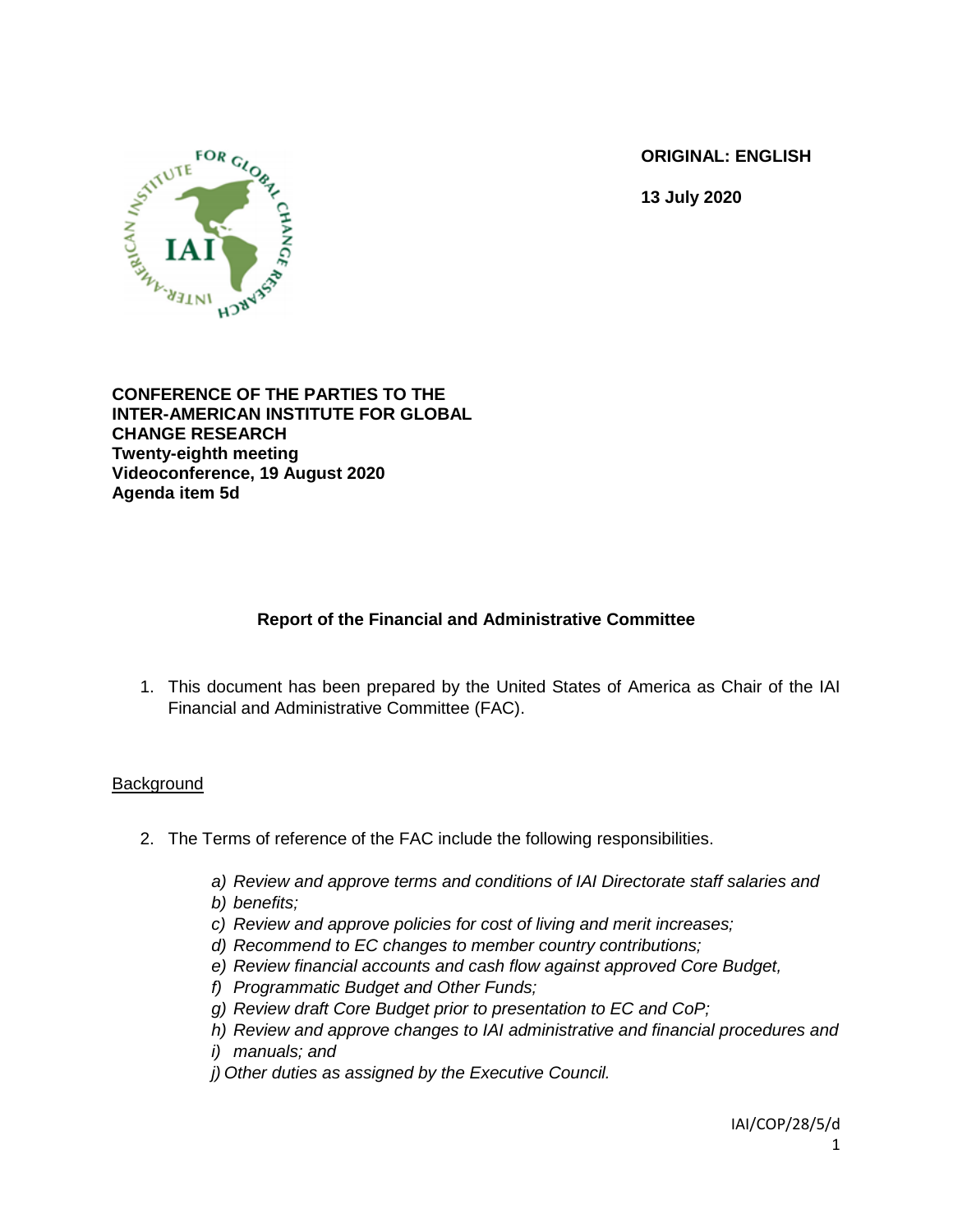## *Report of the Financial and Administrative Committee*

- 3. In light of the above, the *Report of the FAC*, which is attached as an Annex to this document, provides information on administrative and financial matters related to the IAI, its Directorate and activities.
- 4. The *Report of the FAC* notes that: *The Auditors' report covering fiscal year 2019-20 gave an unqualified opinion that the IAI's financial statement presented fairly in all material respects the financial position of the IAI. Staff are commended for again receiving an unqualified audit opinion*.
- 5. The IAI Executive Council, at its 49th meeting, will take note of the *Report of the Financial and Administrative Committee* during its review and decisions on financial and administrative issues of the IAI.

### Recommendation

6. The Conference of the Parties is invited to take note of this report.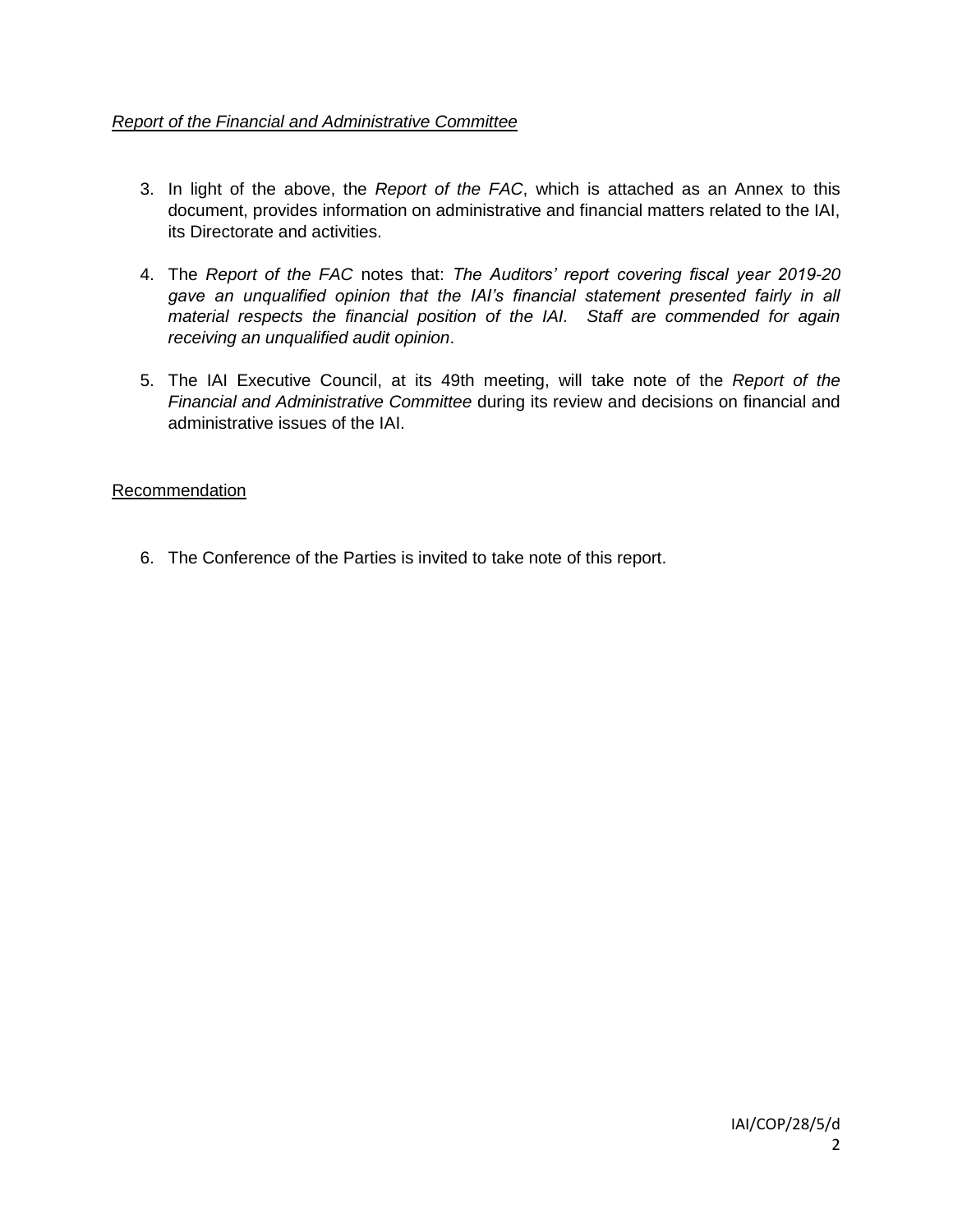### **Annex**

## **Report of the Financial and Administrative Ad Hoc Committee**

### **Review of IAI 2020-2021 Core Budget Request**

The Financial and Administrative Committee (FAC) operates as a committee of the Executive Council, providing advice to the IAI and EC on administrative and financial matters. Open to all member countries, the FAC presently is composed of two individuals from the United States and Argentina. The FAC received and has reviewed the IAI's core budget request for the coming fiscal year, and recommends that the Executive Council forward it to the Council of the Parties for approval.

#### **Budget**

The FAC found the budget request to be responsive to the evolving nature of IAI operations, and the proposed expenses reasonable and appropriate. The budget proposes no increase in country contributions for the coming year with expenses roughly steady at about \$1,400,000.

#### **Audit Report**

The Auditors' report covering fiscal year 2019-20 gave an unqualified opinion that the IAI's financial statement presented fairly in all material respects the financial position of the IAI. Staff are commended for again receiving an unqualified audit opinion.

### **Country Contributions**

As an international organization, the IAI relies on the voluntary contributions of its members to support day-to-day operations and oversee research activities. The world situation with regard to COVID-19 has stressed many member nations, but without continued payment of voluntary contributions by all members the long-term health of IAI is threatened.

William Smith, FAC Chair